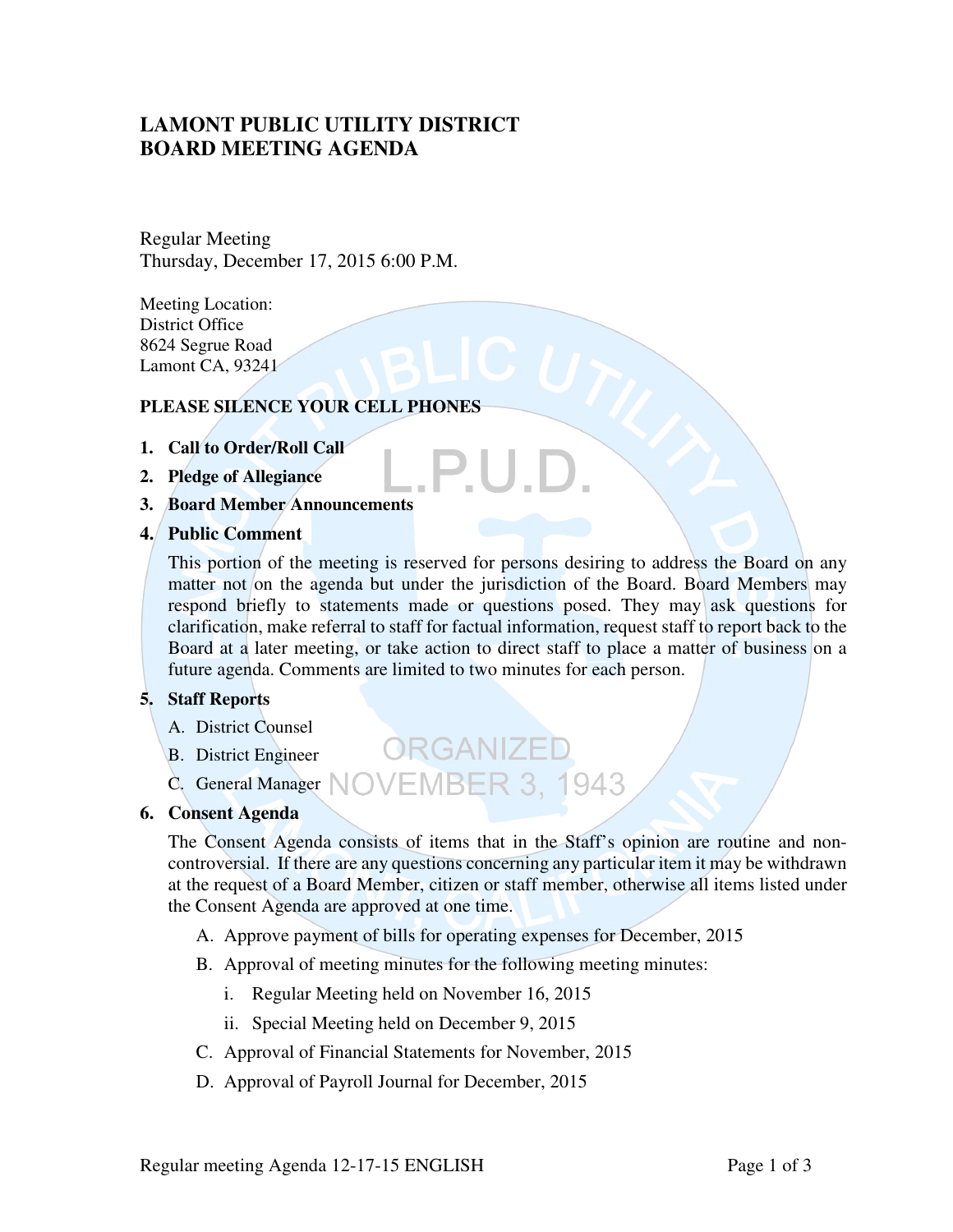- E. Progress Pay Estimates (PPE) for Capital Projects for November, 2015
	- i. Water Well #19, PPE #19, Brough Construction Inc., \$4,714.85
	- ii. Well No. 18 TCP Treatment System, PPE#3, Bowe Contractors, Inc., \$21,565.00
	- iii. Progress Payment #4 to EVOQUA for purchase of TCP removal equipment at Well #18, \$221,687.85.

## **7. Regular Agenda**

- A. Information Only: Introduction of the District's new Utility Worker II, Fernando Pantoja; **General Manager, Nick Turner**
- B. Report and Possible Minute Action: Consideration and possible approval as land owner of Recology's Application for a Report of Facility Information (RFI) Amendment; **Recology Representative** шA.
- C. Report and Possible Minute Action: Consideration and possible approval of a scope and fee increase for AECOM to prepare a blending plan required by Department of Drinking Water as part of the Water Well #19 project in the amount of \$9,000; **General Manager, Nick Turner**
- D. Report and Possible Minute Action: Consideration and possible approval of revisions to Resolution No. 434 establishing additional water conservation measures; **General Manager, Nick Turner**
- E. Report and Possible Minute Action: Possible revisions to District Policy *303 Vacation Benefits*; **President Cruz**

 $0/3$ 

- F. Report and Possible Minute Action: Possible approval of the future use of the District's backhoe to assist Lamont Storm Water District in the event of an emergency; **General Manager, Nick Turner**
- G. Information Only: Possible new billing software system and bill inserter machine; **General Manager, Nick Turner**

### **8. Closed Session**

- A. Conference with legal counsel; Potential threat of litigation; Government Code **§**54956.9  $(d)$ 2 1 case
- B. Potential initiation of litigation; Government Code §54956.9 (d)4, 1 case
- C. Conference with legal counsel; Potential threat of litigation **§**54956.9 (d)2 Claim of Tracie White.

Regular meeting Agenda 12-17-15 ENGLISH Page 2 of 3